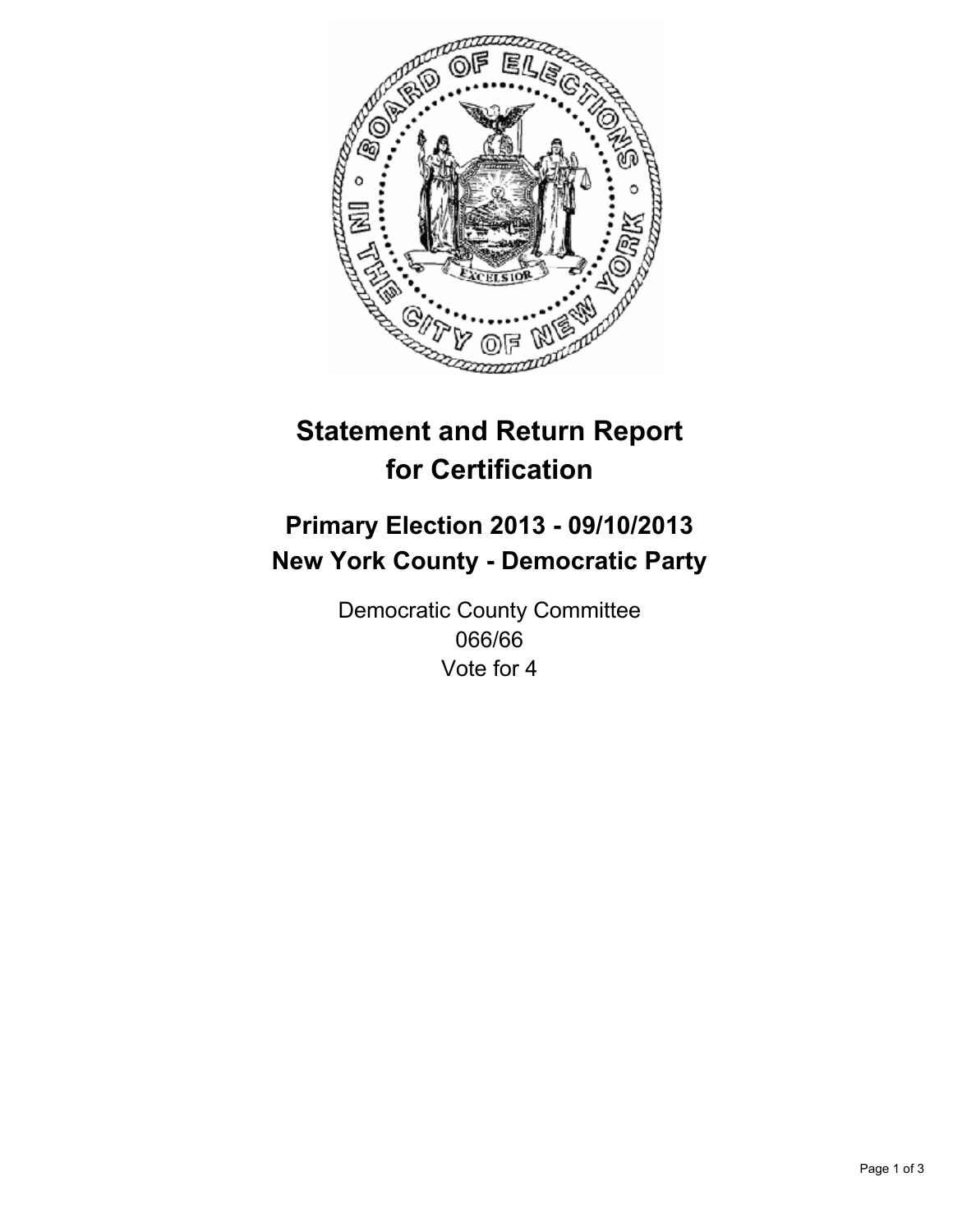

## **Assembly District 66**

| <b>EMERGENCY</b>              | 0   |
|-------------------------------|-----|
| ABSENTEE/MILITARY             | 4   |
| <b>FEDERAL</b>                | 0   |
| SPECIAL PRESIDENTIAL          | 0   |
| <b>AFFIDAVIT</b>              | 8   |
| <b>WEBSTER STONE</b>          | 29  |
| ROBERT BLASI                  | 33  |
| <b>KATRINA ROBINSON</b>       | 37  |
| <b>CRAIG CALTURE</b>          | 18  |
| PAULA I. COLLINS              | 12  |
| <b>JACQUELINE NOEL MANUEL</b> | 10  |
| <b>Total Votes</b>            | 139 |